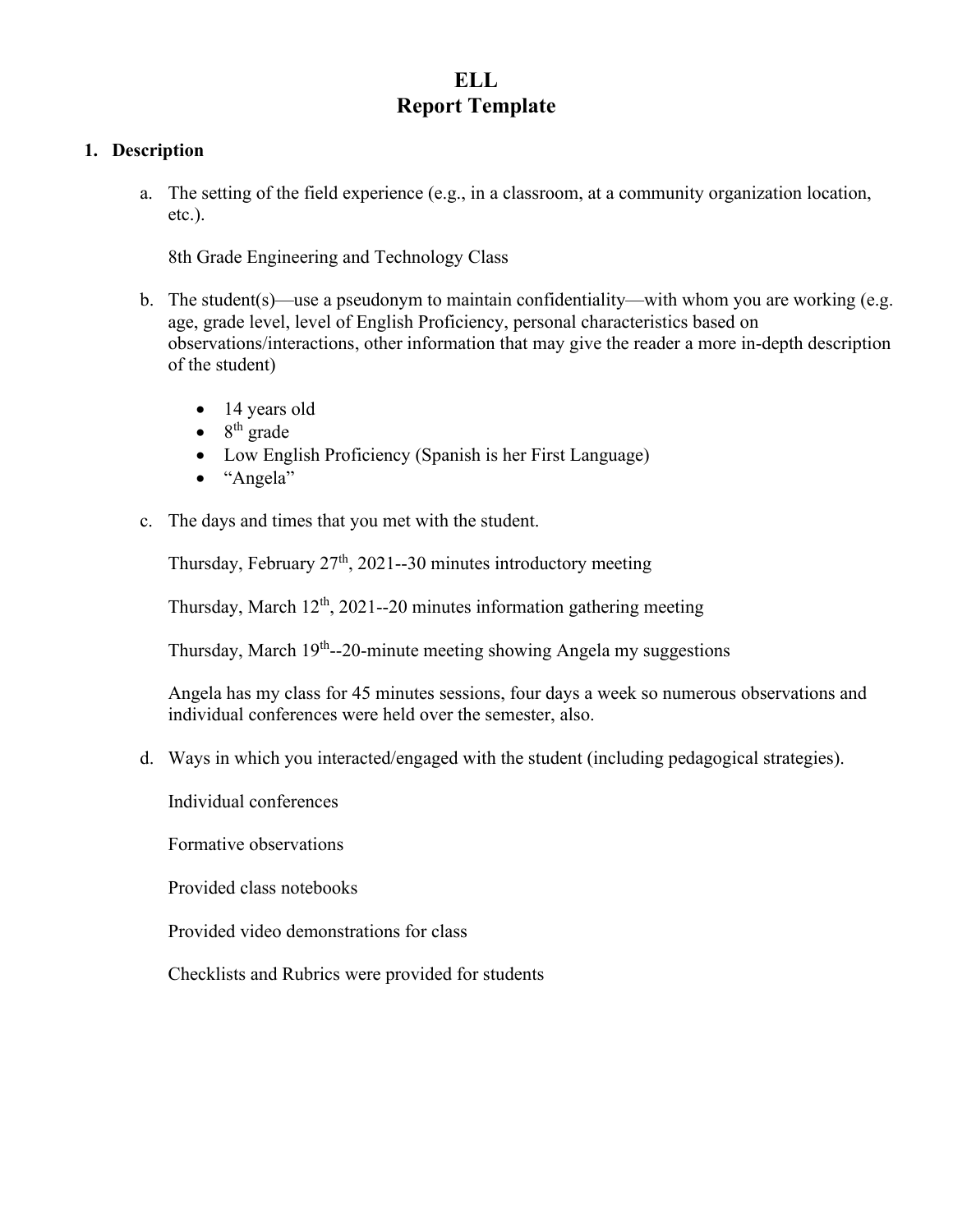## **2. Objectives and Assessments**

Write 2-3 learning objectives and state how you will assess each. Provide evidence for meeting the objectives.

| Objective                                                                                                                                                                                                   | <b>Assessment</b>                                                                                                                                                                                                                                                                                                                                                                                            | Was the objective met? Evidence<br>of student learning.                                                                                                                                                                                                                                                                                   |
|-------------------------------------------------------------------------------------------------------------------------------------------------------------------------------------------------------------|--------------------------------------------------------------------------------------------------------------------------------------------------------------------------------------------------------------------------------------------------------------------------------------------------------------------------------------------------------------------------------------------------------------|-------------------------------------------------------------------------------------------------------------------------------------------------------------------------------------------------------------------------------------------------------------------------------------------------------------------------------------------|
| The student will<br>investigate tools and<br>resources that can help<br>bridge her language gap.<br>For example, in<br>PowerPoint, she was<br>shown how to convert<br>text using "translate to<br>Spanish." | After showing Valeria a video that<br>highlights various extensions, add-<br>ins, and other resources that she can<br>utilize for instruction in the future, I<br>asked her to complete a 5-question<br>survey about what strategies she<br>enjoyed trying out and what could<br>help her improve.                                                                                                           | Yes. Angela was very receptive to<br>help and advice. She really seems<br>to like technology and wants to<br>find ways to overcome her<br>language barrier and help her learn<br>more. She was very easy to work<br>with.                                                                                                                 |
| The student will utilize<br>immersive reader in her<br><b>OneNote Class</b><br>Notebook to study and<br>make sure she<br>understands important<br>vocabulary related to<br>course content.                  | I will observe Angela while she is<br>working and periodically ask<br>questions about the content during<br>my observation. I am also looking<br>for an improvement of<br>comprehension as part of the class<br>formative assessments.                                                                                                                                                                       | Yes. Angela made noticeable<br>improvements in her content<br>comprehension. However, her<br>English proficiency is very low,<br>and she needs a good bit of<br>scaffolding to ensure success with<br>her projects. Because I use<br>scaffolding on a regular basis, I<br>feel I have been able to<br>successfully help her in this area. |
| The student will watch<br>videos showing each<br>step of how to create a<br>PowerPoint and attempt<br>to create one of her own.                                                                             | After she watches the videos, the<br>teachers will observe how successful<br>she is at working independently on a<br>PowerPoint. If she is not successful<br>or has questions along the way, she<br>can watch again as needed. Also, I<br>created Edpuzzle variations for her<br>to watch asynchronously to prompt<br>Angela to think critically about the<br>choices she is making as she does<br>her work. | Although there has been noticeable<br>success, Angela still needs a lot of<br>support. She has a great attitude<br>and is very open to help and<br>support. Her lack of English<br>comprehension is affecting her<br>learning and she wants to work<br>hard to overcome this. I hope I<br>have helped make a difference for<br>her.       |